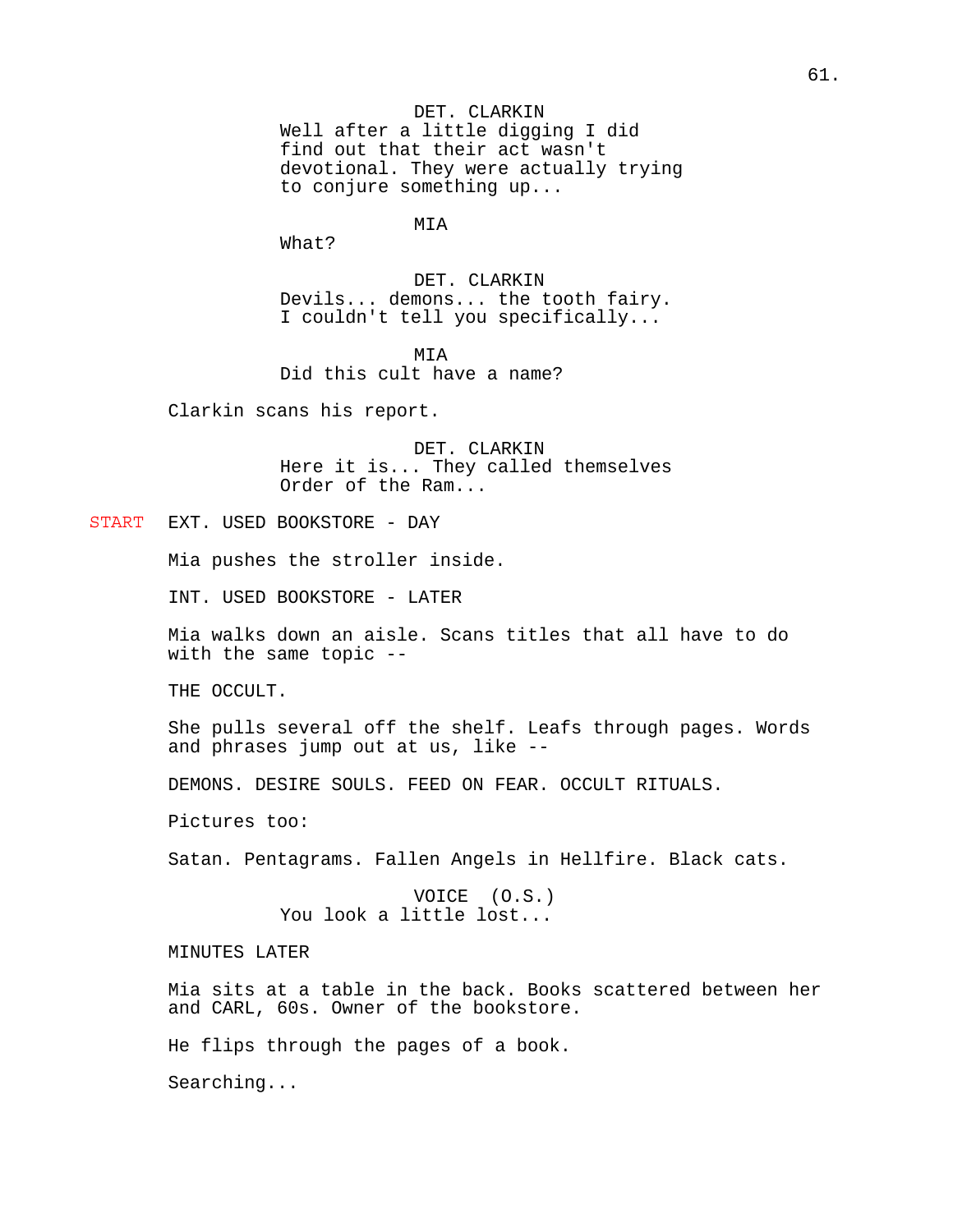CARL

The Order of the Ram -- based on what you told me -- this ceremony they were attempting required them to take their own blood and the life of an innocent to take the soul... So that explains why she killed her parents and went after you... a pregnant woman. Nothing more innocent than the life of an unborn child...

Mia. Disturbed the thought of it.

CARL (CONT'D) But since you're sitting here, they didn't complete the task.

MIA

Something came through...

## CARL

Well, if we believe in ghosts -like dead people haunting us - they're usually associated with specific locations. Your problem is you moved and strange events are still occurring...

MIA

This sounds crazy...

CARL

No crazier than the Red Sea parting or a talking burning bush or whatever else. To non-believers, it's all crazy... But who cares about them, right?

Mia nods. Yeah. Right.

CARL (CONT'D) So with what you told me about the cult and their supposed ceremony that leaves us with an inhuman spirit.

MIA

Inhuman sprit?

CARL Something that never existed in the flesh...

MIA

A demon.